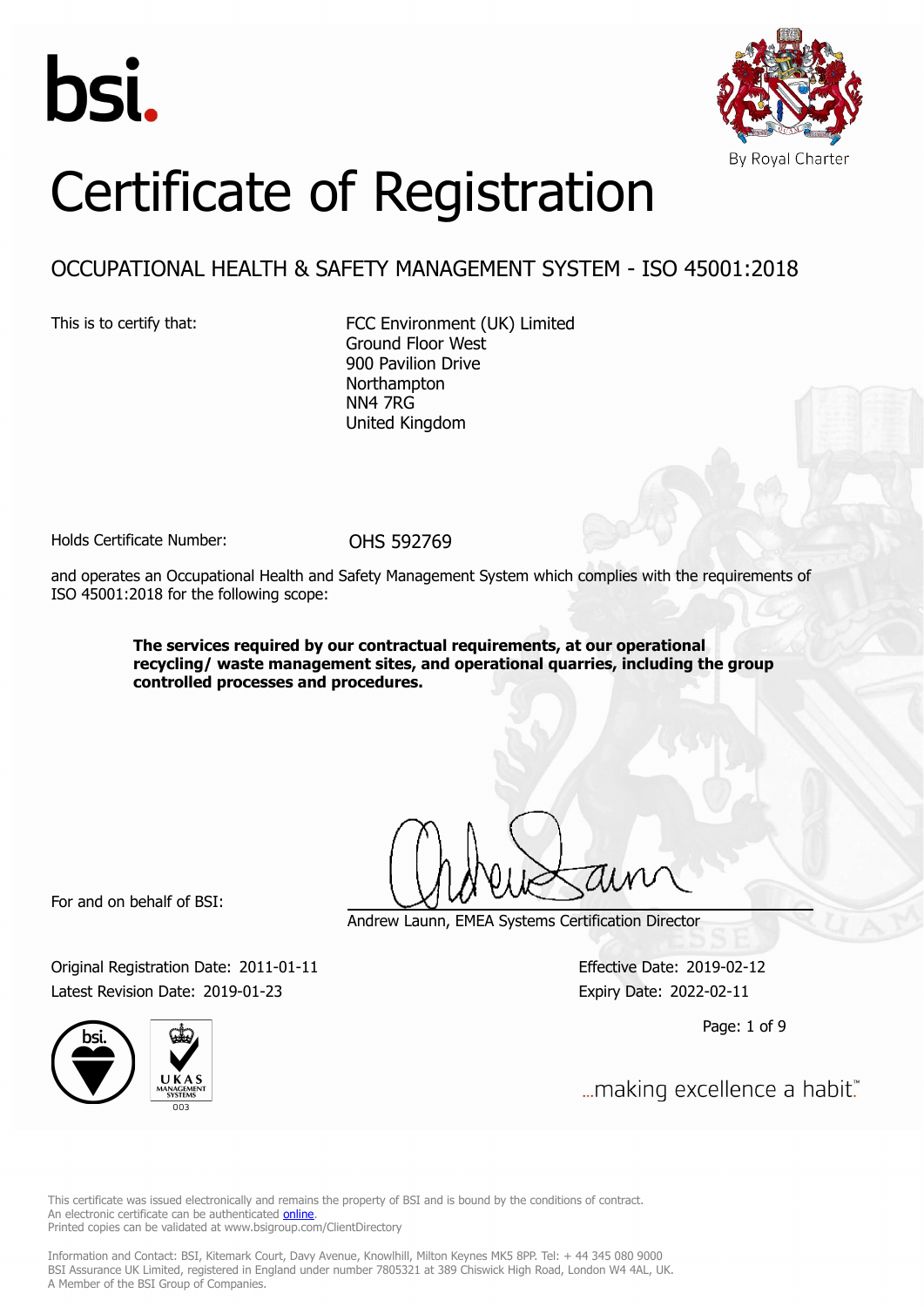| Location                                                                                                                          | Registered Activities                                                                                                                                                                                    |
|-----------------------------------------------------------------------------------------------------------------------------------|----------------------------------------------------------------------------------------------------------------------------------------------------------------------------------------------------------|
| FCC Environment (UK) Limited<br>Ground Floor West<br>900 Pavilion Drive<br>Northampton<br>NN4 7RG<br>United Kingdom               | Office.                                                                                                                                                                                                  |
| FCC Environment (UK) Ltd<br>3 Whiterose Way<br><b>Sidings Court</b><br>Doncaster<br>DN4 5NU<br>United Kingdom                     | Office.                                                                                                                                                                                                  |
| FCC Environment (UK) Ltd<br>Laverstock Road<br>20/20 Business Park<br>Allington<br>Maidstone<br><b>ME16 OLE</b><br>United Kingdom | EFW & MRF.                                                                                                                                                                                               |
| FCC Environment (UK) Ltd<br>Rougham Road<br>Bury St. Edmunds<br><b>IP33 2RN</b><br>United Kingdom                                 | <b>HWRC</b>                                                                                                                                                                                              |
| FCC Environment (UK) Ltd<br><b>Incinerator Road</b><br>Off Meadow Lane<br>Nottingham<br><b>NG2 3JH</b><br>United Kingdom          | The services required by our contractual requirements, at our<br>operational recycling/ waste management sites, and<br>operational quarries, including the group controlled processes<br>and procedures. |
| FCC Environment (UK) Ltd<br>Carr Road<br>Felixstowe<br><b>IP11 3UT</b><br>United Kingdom                                          | HWRC.                                                                                                                                                                                                    |

# Original Registration Date: 2011-01-11 Effective Date: 2019-02-12 Latest Revision Date: 2019-01-23 Expiry Date: 2022-02-11

Page: 2 of 9

This certificate was issued electronically and remains the property of BSI and is bound by the conditions of contract. An electronic certificate can be authenticated **[online](https://pgplus.bsigroup.com/CertificateValidation/CertificateValidator.aspx?CertificateNumber=OHS+592769&ReIssueDate=23%2f01%2f2019&Template=uk)**. Printed copies can be validated at www.bsigroup.com/ClientDirectory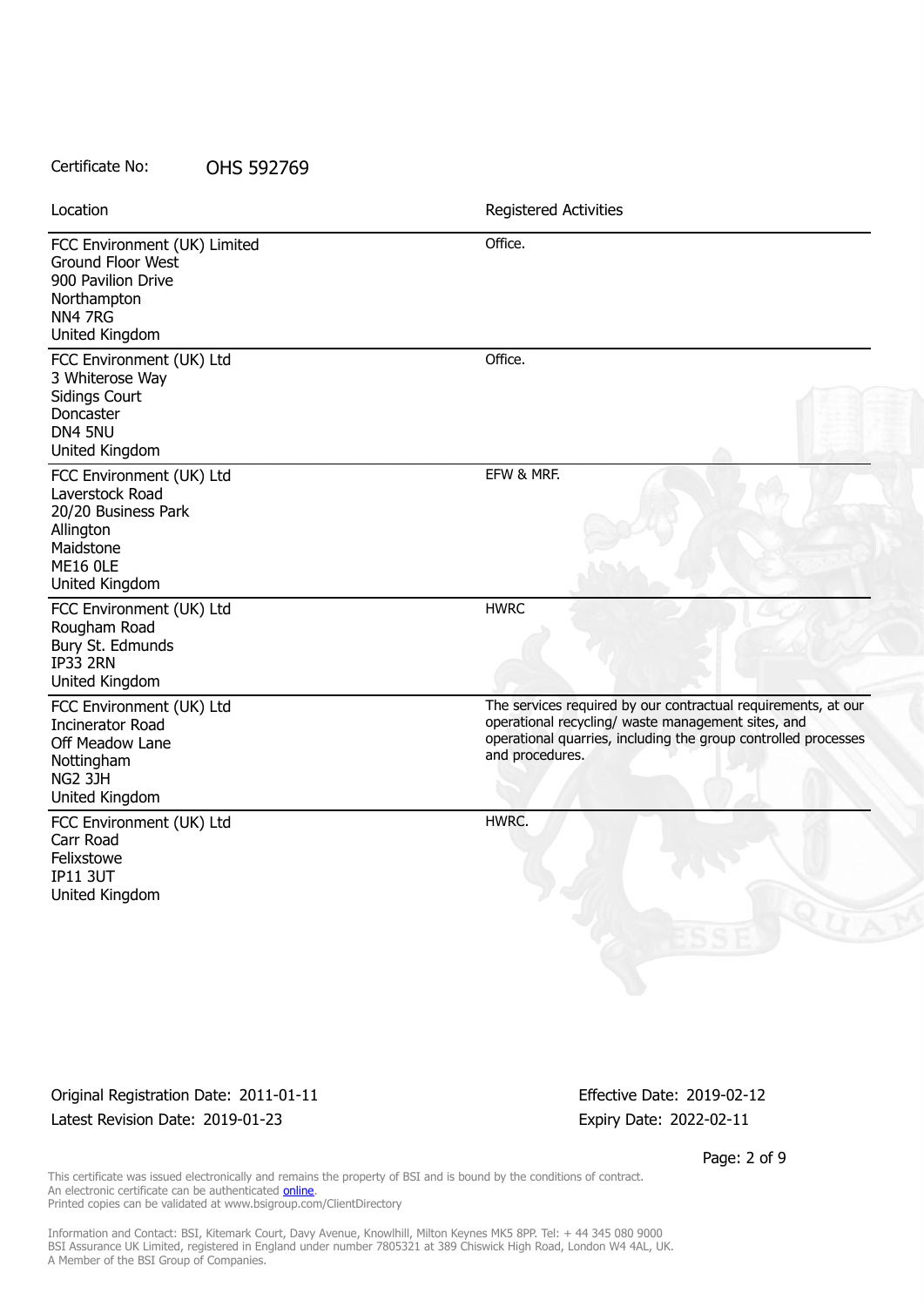| Certificate No: | OHS 592769 |
|-----------------|------------|
|-----------------|------------|

| Location                                                                                                                                      | Registered Activities    |
|-----------------------------------------------------------------------------------------------------------------------------------------------|--------------------------|
| FCC Environment (UK) Ltd<br>Fowlchurch<br>Fowlchurch Road<br>Leek<br><b>ST13 6BH</b><br>United Kingdom                                        | HWRC & Transfer Station. |
| FCC Environment (UK) Ltd<br>Unit 4 Gamma Terrace<br>Masterlord Village<br>West Rd, Ransomes Euro Park<br>Ipswich<br>IP3 9FF<br>United Kingdom | Contract Office.         |
| FCC Environment (UK) Ltd<br>Croakett Way<br>Hadleigh<br>Ipswich<br>IP7 6AH<br>United Kingdom                                                  | HWRC.                    |
| FCC Environment (UK) Ltd<br>Coupals Road<br>Haverhill<br>CB9 7UR<br>United Kingdom                                                            | HWRC.                    |
| FCC Environment (UK) Ltd<br>Portmans Walk<br>Ipswich<br>IP1 2DW<br>United Kingdom                                                             | HWRC.                    |
| FCC Environment (UK) Ltd<br>Lovers Lane<br>Leiston<br><b>IP16 4UJ</b><br>United Kingdom                                                       | HWRC.                    |
| FCC Environment (UK) Ltd<br>South Lowestoft Industrial Estate<br>Lowestoft<br><b>NR33 7NF</b><br>United Kingdom                               | HWRC.                    |

### Original Registration Date: 2011-01-11 Effective Date: 2019-02-12 Latest Revision Date: 2019-01-23 Expiry Date: 2022-02-11

Page: 3 of 9

This certificate was issued electronically and remains the property of BSI and is bound by the conditions of contract. An electronic certificate can be authenticated **[online](https://pgplus.bsigroup.com/CertificateValidation/CertificateValidator.aspx?CertificateNumber=OHS+592769&ReIssueDate=23%2f01%2f2019&Template=uk)**. Printed copies can be validated at www.bsigroup.com/ClientDirectory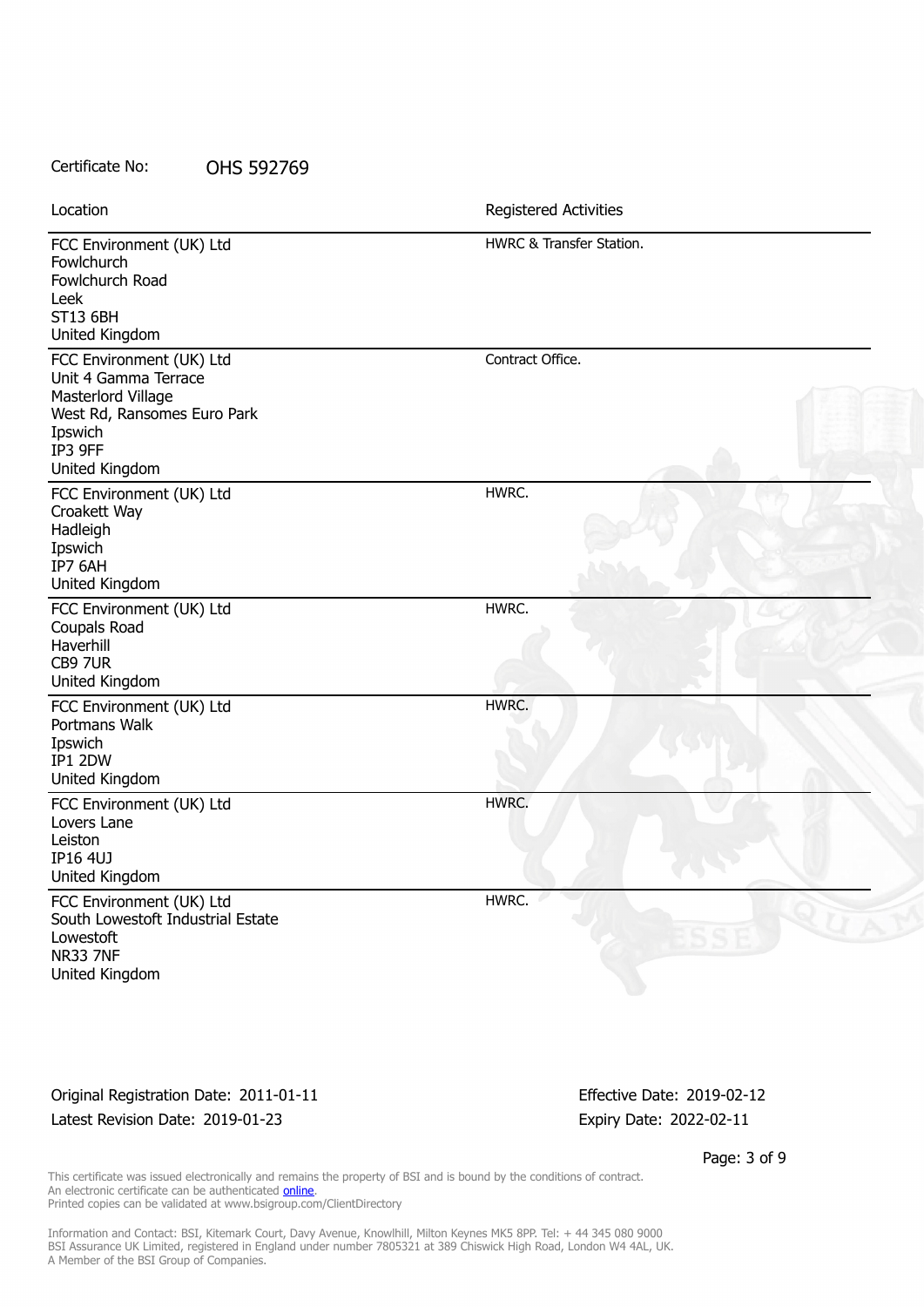| Location                                                                                                                        | Registered Activities                                               |
|---------------------------------------------------------------------------------------------------------------------------------|---------------------------------------------------------------------|
| FCC Environment (UK) Ltd<br><b>Off A1065</b><br>Mildenhall<br><b>IP28 7JQ</b><br>United Kingdom                                 | HWRC.                                                               |
| FCC Environment (UK) Ltd<br>Old Bury Road<br>Stowmarket<br><b>IP14 1JQ</b><br>United Kingdom                                    | HWRC.                                                               |
| FCC Environment (UK) Ltd<br>Sandy Lane<br>Sudbury<br><b>CO10 7HG</b><br>United Kingdom                                          | HWRC.                                                               |
| FCC Environment (UK) Ltd<br>Barnsdale Bar Quarry<br>Long Lane<br>Kirk Smeaton<br>Pontefract<br><b>WF8 3JX</b><br>United Kingdom | Quarrying of Limestone and Recycling of Inert Construction<br>Waste |
| FCC Environment (UK) Ltd<br>Darrington Leys<br><b>Cridling Stubbs</b><br>Knottingley<br>WF11 0AH<br>United Kingdom              | Quarrying.                                                          |
| FCC Environment (UK) Ltd<br>Hensall Sand Quarry<br>New Road<br>Hensall<br><b>DN14 0RD</b><br>United Kingdom                     | Quarrying.                                                          |

## Original Registration Date: 2011-01-11 Effective Date: 2019-02-12 Latest Revision Date: 2019-01-23 Expiry Date: 2022-02-11

Page: 4 of 9

This certificate was issued electronically and remains the property of BSI and is bound by the conditions of contract. An electronic certificate can be authenticated **[online](https://pgplus.bsigroup.com/CertificateValidation/CertificateValidator.aspx?CertificateNumber=OHS+592769&ReIssueDate=23%2f01%2f2019&Template=uk)**. Printed copies can be validated at www.bsigroup.com/ClientDirectory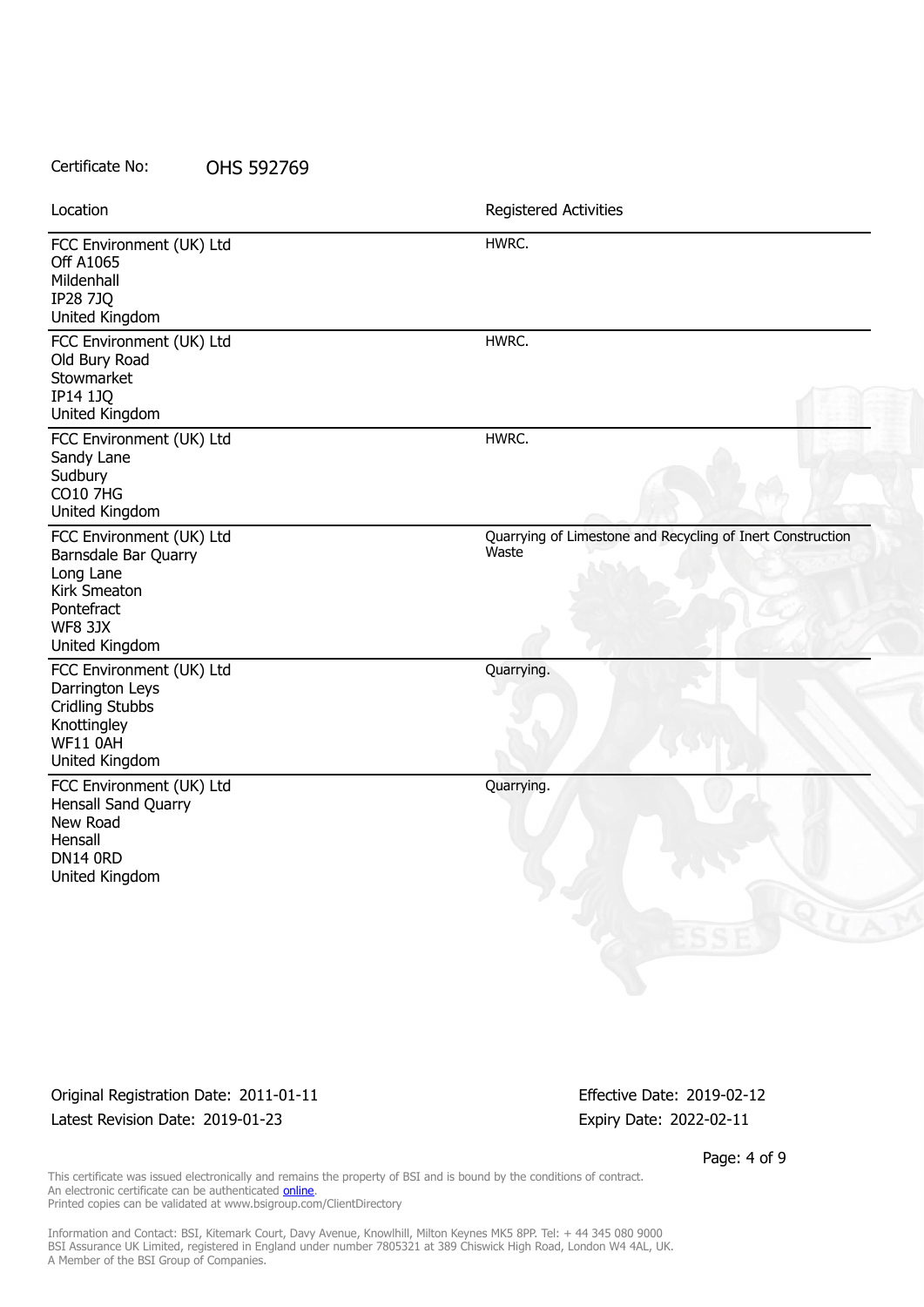| Location                                                                                                                                                               | Registered Activities                                                                                                                                                                                    |
|------------------------------------------------------------------------------------------------------------------------------------------------------------------------|----------------------------------------------------------------------------------------------------------------------------------------------------------------------------------------------------------|
| FCC Environment (UK) Ltd<br>Buckingham<br>Household Waste Recycling<br>Yonder Slade<br>Buckingham Industrial Estate<br>Buckingham<br><b>MK18 1RZ</b><br>United Kingdom | The services required by our contractual requirements, at our<br>operational recycling/ waste management sites, and<br>operational quarries, including the group controlled processes<br>and procedures. |
| FCC Environment (UK) Ltd<br>Burnham<br>Household Waste Recycling<br>Crowpiece Lane<br>Farnham Royal<br>Slough<br>SL <sub>2</sub> 3TG<br>United Kingdom                 | The services required by our contractual requirements, at our<br>operational recycling/ waste management sites, and<br>operational quarries, including the group controlled processes<br>and procedures. |
| FCC Environment (UK) Ltd<br>Chesham<br>Household Waste Recycling<br>Latimer Road<br>Chesham<br>HP5 1TL<br>United Kingdom                                               | The services required by our contractual requirements, at our<br>operational recycling/ waste management sites, and<br>operational quarries, including the group controlled processes<br>and procedures. |
| FCC Environmental (UK) Ltd<br>High Wycombe<br>Household Waste Recycling<br>Clay Lane<br><b>Booker</b><br>Marlow<br><b>SL7 3DJ</b><br>United Kingdom                    | The services required by our contractual requirements, at our<br>operational recycling/ waste management sites, and<br>operational quarries, including the group controlled processes<br>and procedures. |
| FCC Environment (UK) Ltd<br>Langley<br>Household Waste Recycling<br>Langley Park Road<br>Langley<br>Slough<br>SL3 6DD<br>United Kingdom                                | The services required by our contractual requirements, at our<br>operational recycling/ waste management sites, and<br>operational quarries, including the group controlled processes<br>and procedures. |

Original Registration Date: 2011-01-11 Effective Date: 2019-02-12 Latest Revision Date: 2019-01-23 Expiry Date: 2022-02-11

Page: 5 of 9

This certificate was issued electronically and remains the property of BSI and is bound by the conditions of contract. An electronic certificate can be authenticated **[online](https://pgplus.bsigroup.com/CertificateValidation/CertificateValidator.aspx?CertificateNumber=OHS+592769&ReIssueDate=23%2f01%2f2019&Template=uk)**. Printed copies can be validated at www.bsigroup.com/ClientDirectory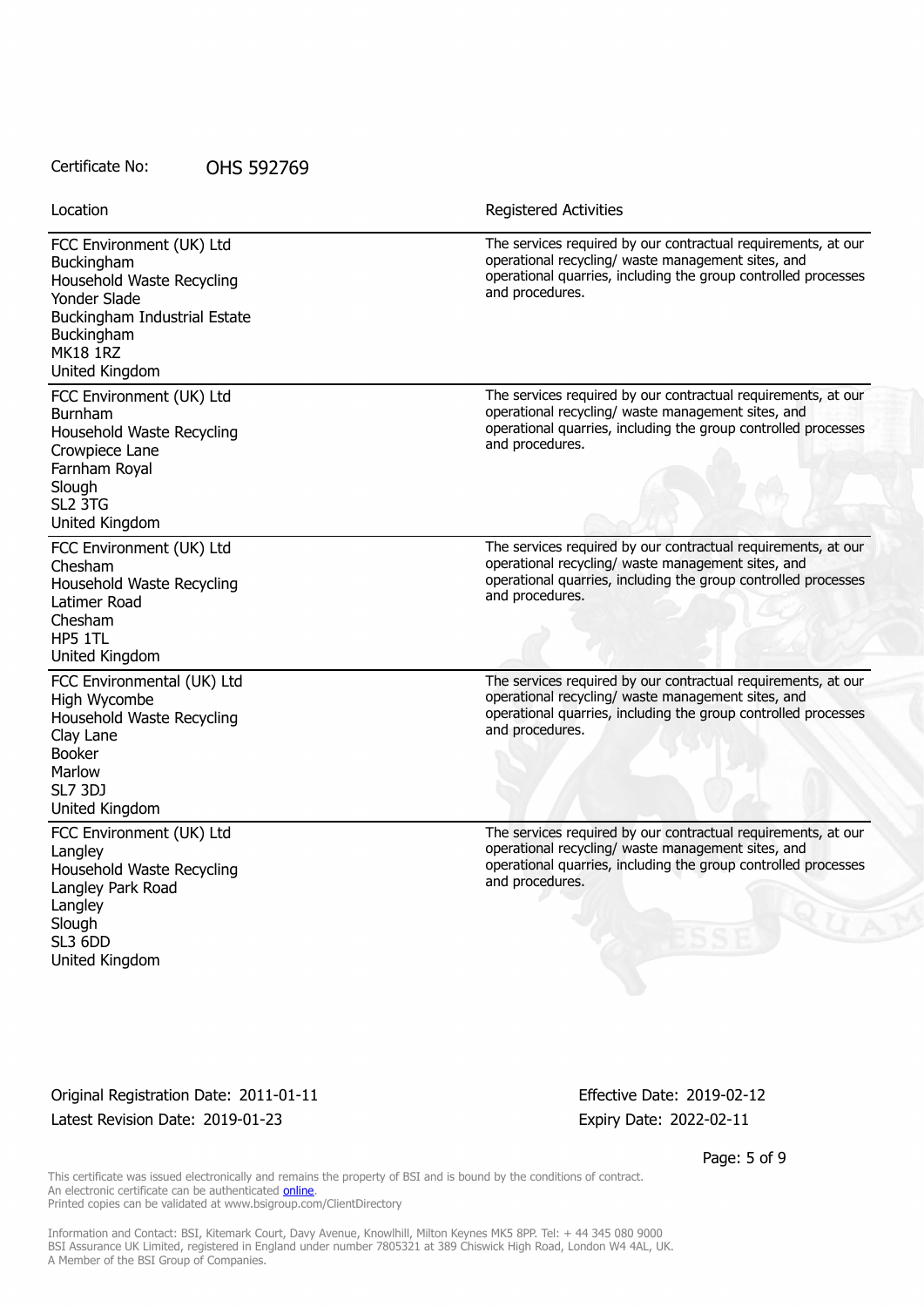| Certificate No:                                                                                                                                     | OHS 592769 |                                                          |
|-----------------------------------------------------------------------------------------------------------------------------------------------------|------------|----------------------------------------------------------|
| Location                                                                                                                                            |            | Registered Activities                                    |
| FCC Environment (UK) Ltd<br>Foxhall Road<br>Brightwell<br>Ipswich<br><b>IP10 OHT</b><br>United Kingdom                                              |            | HWRC.                                                    |
| FCC Environment (UK) Ltd<br>Biddulph<br>Staff CC HWRC<br>Bemersley Road<br>Biddulph<br>ST8 7QT<br>United Kingdom                                    |            | The provision of a Household Waste and Recycling Centre. |
| FCC Environment (UK) Ltd<br><b>Bilbrook</b><br><b>Staffs CC HWRC</b><br>Pendeford Mill Lane<br><b>Billbrook</b><br><b>WV8 1JJ</b><br>United Kingdom |            | The provision of a Household Waste and Recycling Centre. |
| FCC Environment (UK) Ltd<br>Burntwood<br><b>Staffs CC HWRC</b><br>Ring Road<br>Chase Terrace<br>Burntwood<br><b>WS7 3JQ</b><br>United Kingdom       |            | The provision of a Household Waste and Recycling Centre. |
| FCC Environment (UK) Ltd<br>Burton u Trent<br><b>Staffs CC HWRC</b><br>Shobnall Road<br>Burton-on-Trent<br>DE14 2AU<br>United Kingdom               |            | The provision of a Household Waste and Recycling Centre. |

Original Registration Date: 2011-01-11 Effective Date: 2019-02-12 Latest Revision Date: 2019-01-23 Expiry Date: 2022-02-11

Page: 6 of 9

This certificate was issued electronically and remains the property of BSI and is bound by the conditions of contract. An electronic certificate can be authenticated **[online](https://pgplus.bsigroup.com/CertificateValidation/CertificateValidator.aspx?CertificateNumber=OHS+592769&ReIssueDate=23%2f01%2f2019&Template=uk)**. Printed copies can be validated at www.bsigroup.com/ClientDirectory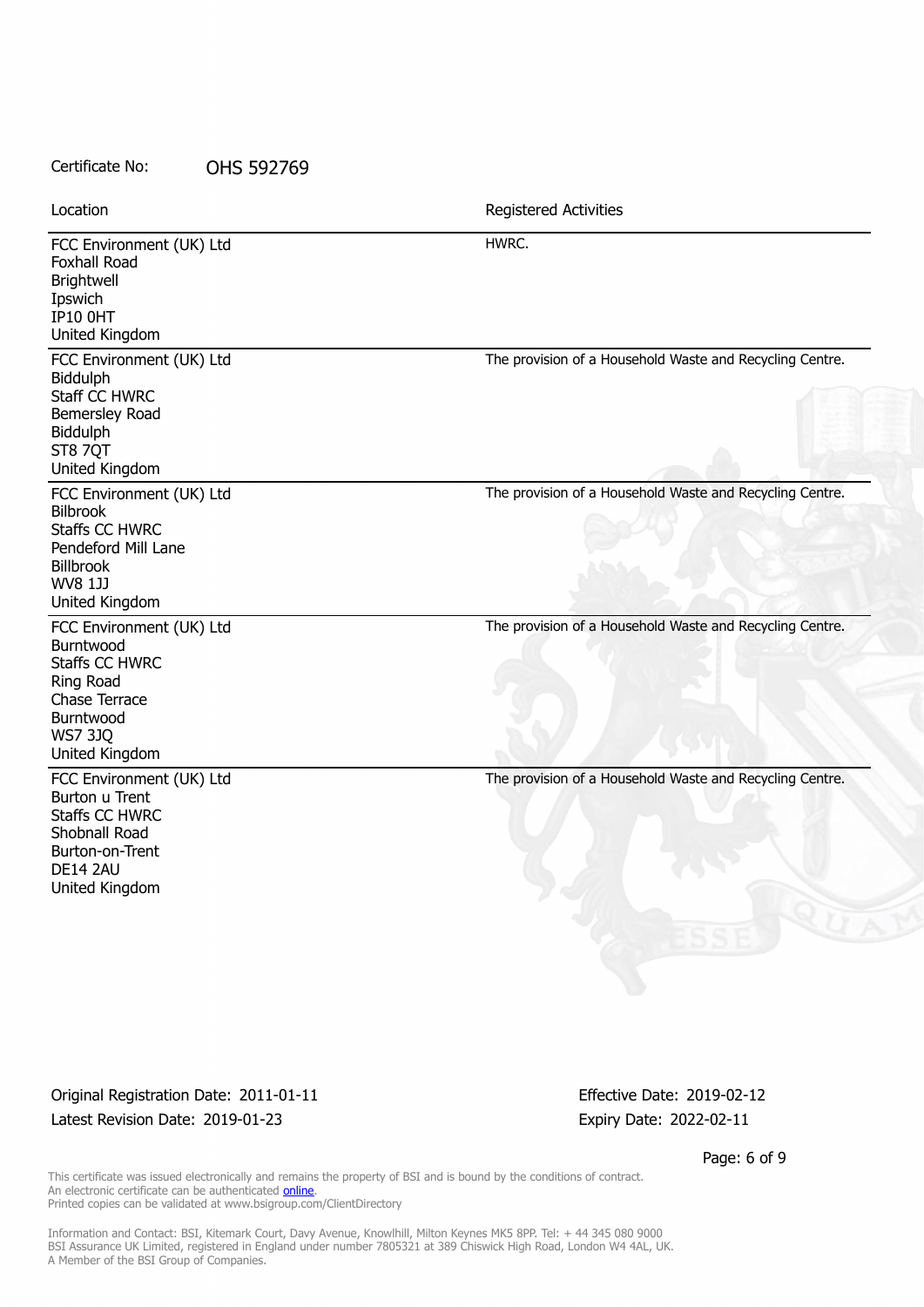FCC Environment (UK) Ltd **Cannock** Staffs CC HWRC Lichfield Road **Cannock** WS11 8NQ United Kingdom The provision of a Household Waste and Recycling Centre. FCC Environment (UK) Ltd Cheadle Staffs CC HWRC Tower Crane Drive Off New Haden Road Cheadle ST10 1FB United Kingdom The provision of a Household Waste and Recycling Centre. FCC Environment (UK) Ltd Lichfield Staffs CC HWRC Trent Valley Road Lichfield WS13 6EU United Kingdom The provision of a Household Waste and Recycling Centre. FCC Environment (UK) Ltd **Newcastle** Staffs CC HWRC Leycett Lane Leycett Newcastle ST5 6AD United Kingdom The provision of a Household Waste and Recycling Centre. FCC Environment (UK) Ltd Rugeley Staffs CC HWRC Station Road **Rugeley** WS15 2HE United Kingdom The provision of a Household Waste and Recycling Centre. Location **Exercise 2018 Location Registered Activities** 

Original Registration Date: 2011-01-11 **Effective Date: 2019-02-12** Latest Revision Date: 2019-01-23 Expiry Date: 2022-02-11

Page: 7 of 9

This certificate was issued electronically and remains the property of BSI and is bound by the conditions of contract. An electronic certificate can be authenticated **[online](https://pgplus.bsigroup.com/CertificateValidation/CertificateValidator.aspx?CertificateNumber=OHS+592769&ReIssueDate=23%2f01%2f2019&Template=uk)**. Printed copies can be validated at www.bsigroup.com/ClientDirectory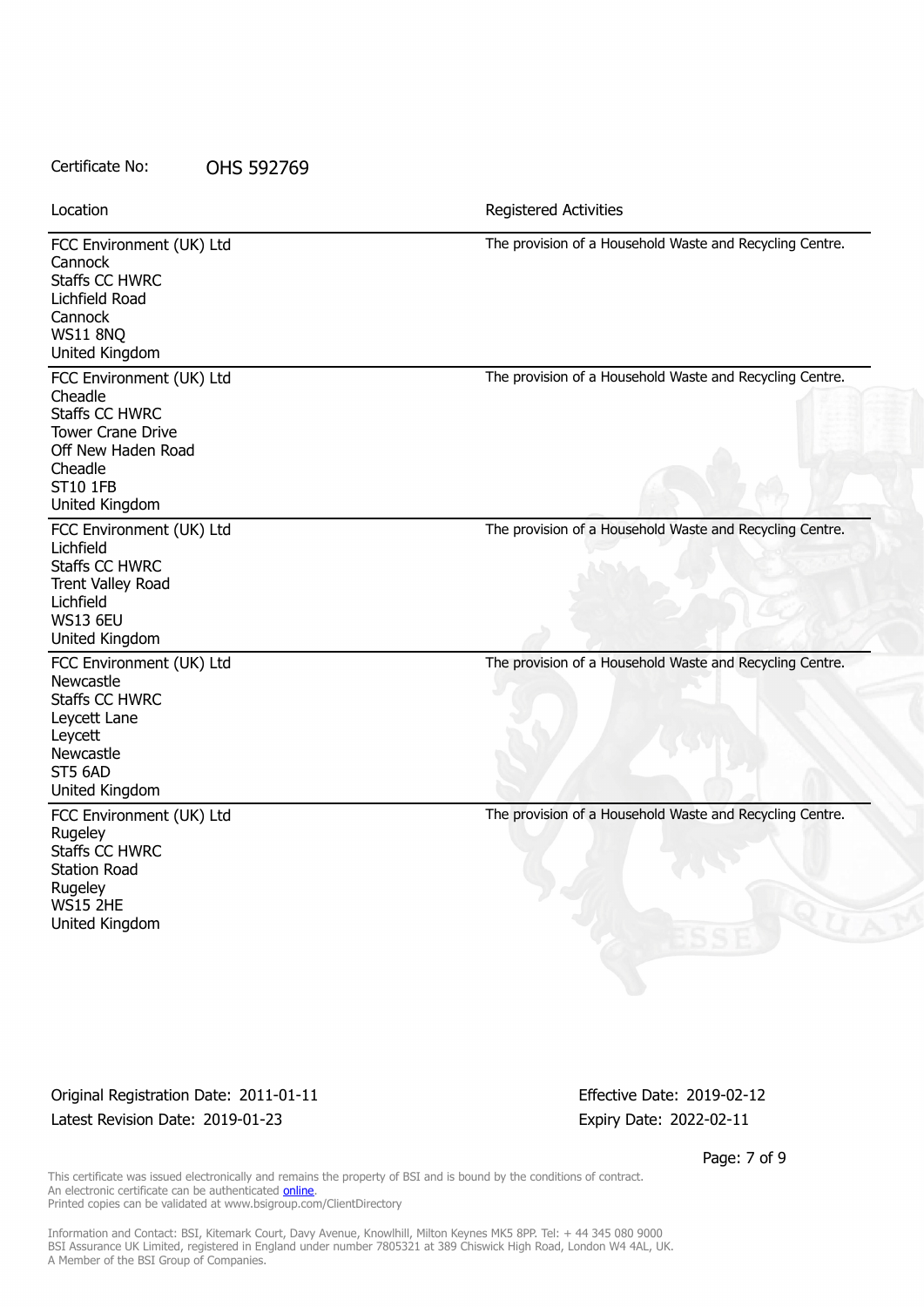FCC Environment (UK) Ltd **Stafford** Staffs CC HWRC St. Albans Road **Stafford** ST16 3DR United Kingdom The provision of a Household Waste and Recycling Centre. FCC Environment (UK) Ltd Stone Staffs CC HWRC Beacon Road, Opan Way Stone Business Park **Stone** ST15 0NN United Kingdom The provision of a Household Waste and Recycling Centre. FCC Environment (UK) Ltd Wombourne Staffs CC HWRC Botterham Lane Wombourne DY3 4RA United Kingdom The provision of a Household Waste and Recycling Centre. FCC Environment (UK) Ltd Lincoln EfW Whisby Road North Hykeham Lincoln LN6 3QW United Kingdom The incineration of municipal and commercial wastes. FCC Environment (UK) Ltd 5 Chapterhouse Close Ellesmere Port CH65 4EP United Kingdom The services required by our contractual requirements, at our operational recycling/ waste management sites, and operational quarries, including the group controlled processes and procedures. Certificate No: OHS 592769 Location **Exercise 2018 Location Registered Activities** 

Original Registration Date: 2011-01-11 **Effective Date: 2019-02-12** Latest Revision Date: 2019-01-23 Expiry Date: 2022-02-11

Page: 8 of 9

This certificate was issued electronically and remains the property of BSI and is bound by the conditions of contract. An electronic certificate can be authenticated **[online](https://pgplus.bsigroup.com/CertificateValidation/CertificateValidator.aspx?CertificateNumber=OHS+592769&ReIssueDate=23%2f01%2f2019&Template=uk)**. Printed copies can be validated at www.bsigroup.com/ClientDirectory